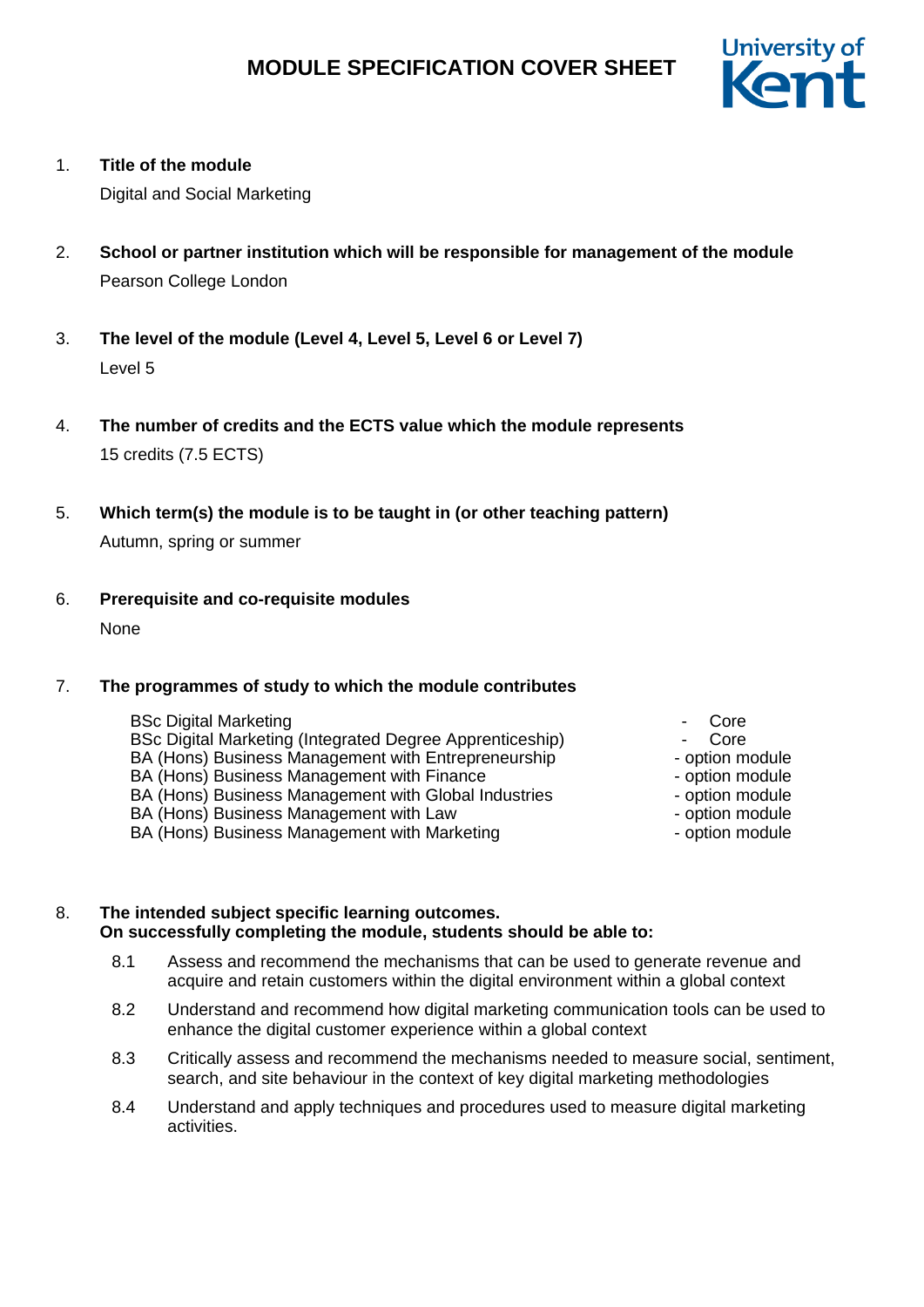

## 9. **The intended generic learning outcomes**

## **On successfully completing the module, students should be able to:**

- 9.1 Work under pressure and unsupervised, and interact effectively within teams.
- 9.2 Consider the impact of work on others, especially where related to culture, diversity and equality
- 9.3 Demonstrate business disciplines and compliance with procedures and principles to ensure work is of high quality and fit for purpose, with high attention to detail and the ability to work to deadlines
- 9.4 Show integrity and respect for confidentiality and data security in work and personal situations
- 9.5 Demonstrate logical thinking and a creative approach to problem-solving to systematically analyse and apply structured techniques to complex systems and situations.

## 10. **A synopsis of the curriculum**

#### Module Aims

This module provides a comprehensive insight into the practice of digital marketing with the emphasis of attaining desirable knowledge-based skills currently in-demand. The module aims to provide candidates with the ability to analyse an organisation's digital provisions within the context of a given industry setting. It is candidates' understanding and analysis of a given organisation's digital landscape which will, in turn, allow them to apply and recommend improvements to develop or enhance a number of digital marketing initiatives related to customer acquisition, conversion, retention, experience, and perception.

Major components of the syllabus will include:

Apps and co-creation, dark web, influencer marketing, immersive social TV experience, dual screening and multitasking

Impact and influence of macro factors on digital strategy and tactics, identify technology for supporting acquisition, conversion and retention

Corporate trolling, black and white hatting

Convenience and usability (heatmaps), perception of credibility

Lead generation, merchants, infomediaries

Acquisition through the adoption and implementation of a variety of integrated digital activities

Delivering retention through the adoption and implementation of integrated digital activities

Video sharing, social networks, Wikis, Groups and forums

RSS, widgets, photo sites, gaming and viral marketing

Online marketing options: acquisition, retention and/or brand building to enhance customer relationships (CRM)

Utilise tools to measure: social behaviour, sentiment, search and offsite behaviour, site behaviour

Understand relevant digital measurement tools and services, analyse the impact of social, sentiment and search behaviour, identify the potential value of social, sentiment, search and site behaviour

Search and social media behaviour, managing positive/negative word of mouth, set measures to report on social, website, and search engine marketing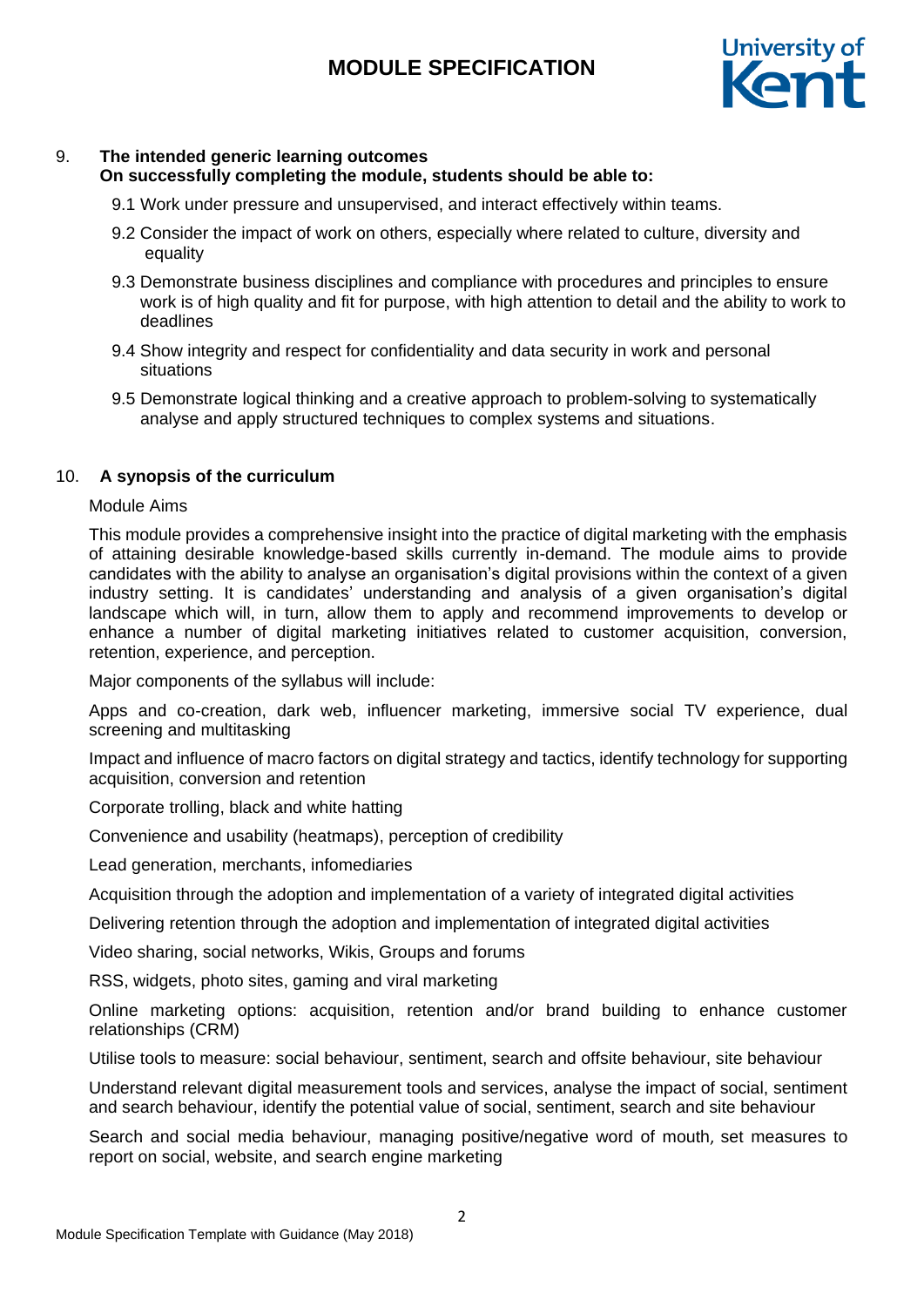

Onsite (log files and tagging), offsite (panels, VOC), usability studies, tracking studies, conversion funnels, reports, presentations, and dashboards, social analytics.

## 11. **Reading list (Indicative list, current at time of publication. Reading lists will be published annually)**

Baltes, L. P. (2015). Content marketing: The fundamental tool of digital marketing, *Bulletin of The Transilvania University of Brasov. Series V: Economic Sciences, 8*(2), 111-118.

Chaffey, D. and Ellis-Chadwick, F. (2019). *Digital Marketing: Strategy, Implementation* and Practice, 7<sup>th</sup> edn. Harlow, Essex: Pearson.

Kitchen, T., Ivanescu, Y. and Nicholson, L. (2015). *Profitable Social Media Marketing: Hot to Grow Your Business Using Facebook, Twitter, Instagram, LinkedIn and More*, 2nd edn. Amazon, USA: Create Space Independent Publishing Platform.

McQuade, S., Waitman, R., Zeisser, M. and Kierzkowski, A. (2016). *Marketing to the* Digital Consumer, 7<sup>th</sup> edn. New York: The McKinsey Quarterly.

Ryan, D. (2014). *The Best Digital Campaigns in the World II.* London: Kogan Page.

Ryan, D. (2016). *Understanding Digital Marketing,* 4 th edn*.* London: Kogan Page.

Tapp, A., Whitten, I. and Housden, M. (2008). *Principles of Direct, Database*  and *Digital Marketing*, 5<sup>th</sup> edn. Harlow, Essex: Pearson.

## 12. **Learning and teaching methods**

Total contact hours: 25 Total private study hours: 125 Total module hours: 150

## 13. **Assessment methods**

#### 13.1 Main assessment methods

- $\bullet$  In class 10 minute individual social media exercise 50%
- $\bullet$  Individual 2000 word digital and social media campaign report  $-50\%$

#### 13.2 Reassessment methods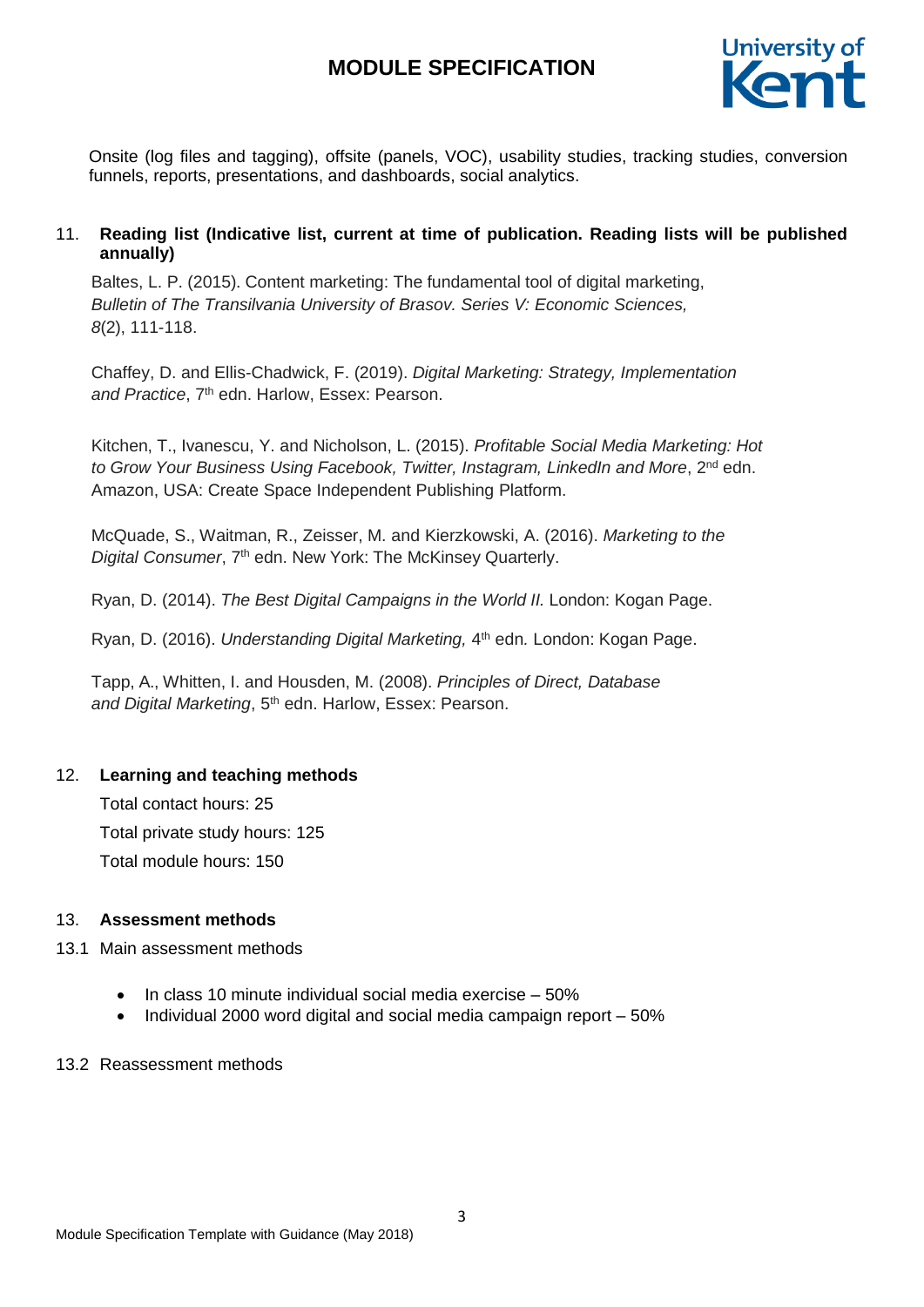

## 14. **Map of module learning outcomes (sections 8 & 9) to learning and teaching methods (section 12) and methods of assessment (section 13)**

| <b>Module</b><br>learning<br>outcome                            | 8.1 | 8.2 | 8.3 | 8.4 | 9.1 | 9.2 | 9.3                     | 9.4                     | 9.5                     |
|-----------------------------------------------------------------|-----|-----|-----|-----|-----|-----|-------------------------|-------------------------|-------------------------|
| Learning/<br>teaching method                                    |     |     |     |     |     |     |                         |                         |                         |
| <b>Private Study</b>                                            | X   | X   | X   | X   | X   | X   | X                       | X                       | X                       |
| Lectures                                                        | X   | X   | X   | X   |     |     | X                       | X                       | X                       |
| <b>Seminars</b>                                                 | X   | X   | X   | X   | X   | X   | $\overline{\mathbf{x}}$ | $\overline{\mathbf{X}}$ | $\overline{\mathbf{X}}$ |
| <b>Assessment</b><br>method                                     |     |     |     |     |     |     |                         |                         |                         |
| In class<br>social media<br>exercise                            |     |     | X   | X   | X   |     |                         |                         | X                       |
| Individual<br>digital and<br>social media<br>campaign<br>report | X   | X   |     |     |     | X   | X                       | X                       |                         |

#### 15. **Inclusive module design**

Pearson College London recognises and has embedded the expectations of current disability equality legislation, and supports students with a declared disability or special educational need in its teaching.

Within this module, PCL will make reasonable adjustments wherever necessary, including additional or substitute materials, teaching modes or assessment methods for students who have declared and discussed their learning support needs. Arrangements for students with declared disabilities will be made on an individual basis, in consultation with the College's Registry which oversees disability/dyslexia student support, and specialist support will be provided where needed.

## 16. **Campus(es) or centre(s) where module will be delivered**

Pearson College London

## 17. **Internationalisation**

Organisations need to cater for international markets and consumer preferences. The level of personalisation is critical across all digital platforms in order to give each consumer a very engaging customer experience. In this module, we will look at how we deliver this compelling customer experience across borders.